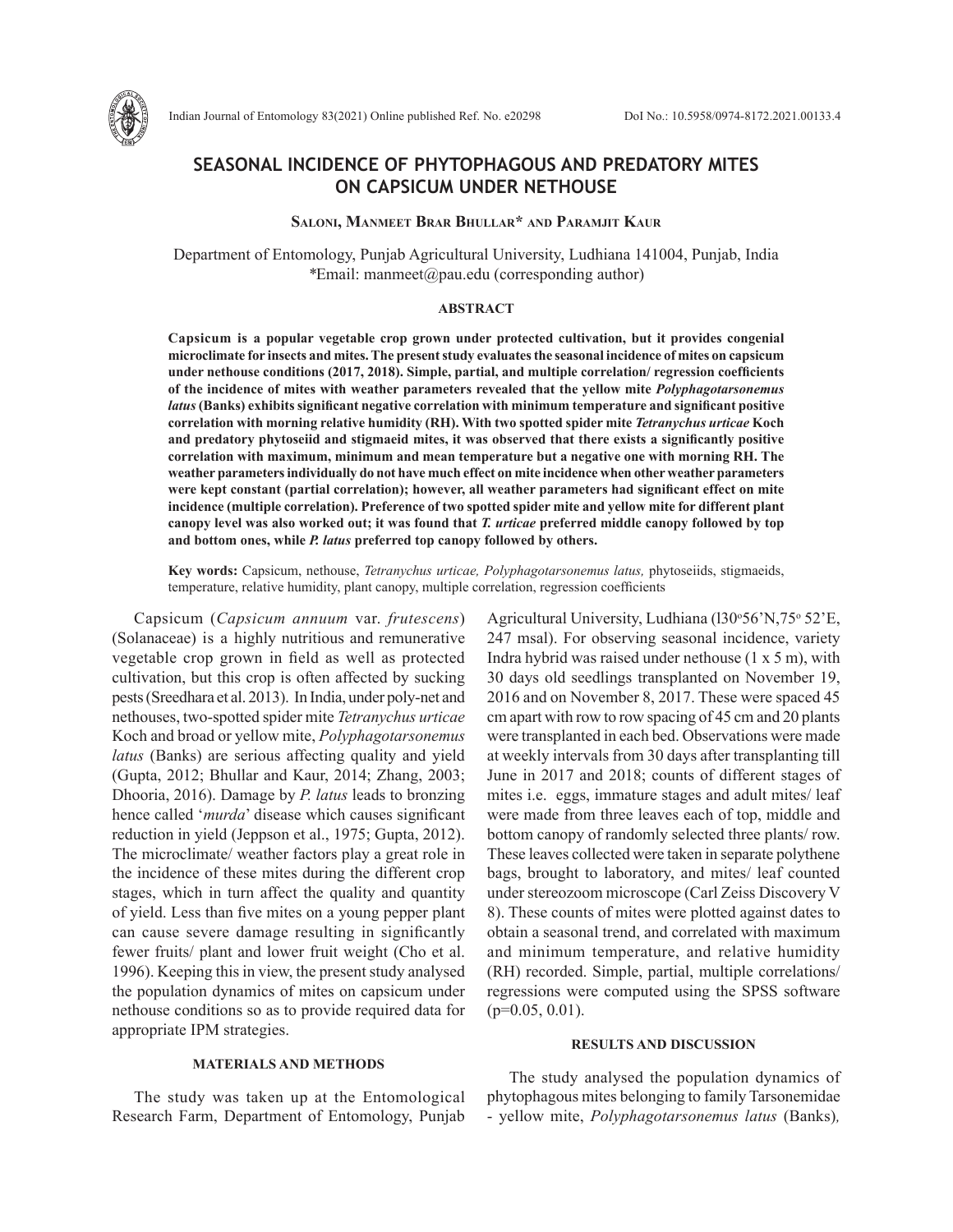family Tetranychidae, two-spotted spider mite, *Tetranychus urticae* Koch*;* and predatory mites belonging to family Phytoseiidae- *Euseius alstoniae*  Gupta, *E. finlandicus* Oudeman and family Stigmaeidae*, Agistemus fleschneri* Summers.

*Polyphagotarsonemus latus***:** The data obtained reveal that its incidence was less during 2018 as compared to 2017, it commenced from February-March, and increased gradually and attained peak in April; its incidence exhibited significant negative correlation with minimum temperature (-0.273) and significant positive correlation with morning RH (0.271); non significant correlation was observed with average RH (0.143), evening RH (-0.062), average (-0.236) and maximum temperature (-0.182). The multiple correlation of incidence with maximum and minimum temperature, morning and evening RH was 0.537, suggesting the degree of relationship, while average RH was found to be 0.245 (Table 1). Patil and Nandihalli (2009) observed peak incidence of *P. latus*  in April, and in the present study too, incidence was more in March and April. Meena et al*.* (2013) observed a negative correlation of maximum temperature and this corroborates with the present results; in contrast, Chakrabarti and Sarkar (2014) observed a significant positive correlation of temperature (maximum and minimum) and negative correlation of RH (maximum) in chilli under field conditions. Roopa and Kumar (2014) observed a negative relationship with maximum and minimum temperature and morning RH, and a positive one with evening RH and rainfall.

*Tetranychus urticae:* Its incidence commenced in last week of April, reached its peak in May, and thereafter decreased gradually; in 2017, incidence was maximum during 21<sup>st</sup> standard meteorological week (SMW), while in 2018 it was found maximum in  $18<sup>th</sup>$ SMW. There existed a significant positive correlation of incidence with maximum (0.281), minimum (0.364) and average temperature (0.332); and a significant negative one with morning RH (-0.288), and a non-significant one with evening (-0.044) and average RH (-0.206). The multiple correlation revealed that an r value of 0.416, but with average temperature, average RH, it was 0.343, suggesting that these weather parameters do not have much influence on its incidence (Table 1). Monica et al. (2014) reported that maximum and minimum temperatures had positive correlation while RH had a negative one, with incidence increasing from April to June, agreeing with the present observations. Prasanna (2007) with *T. macfarlanei* in brinjal observed

a significant positive correlation with maximum temperature and negative correlation with morning and evening RH; and peak incidence was in the second fortnight of May, agreeing with present results. Earlier workers also had reported positive correlation of *T. urticae* with maximum and minimum temperature and negative correlation with RH (Tehri et al. 2014; Meena et al. 2013); Hanafy et al. (2014) reported positive correlation with maximum and minimum temperature and maximum RH, while the minimum RH exhibited a negative correlation. Chauhan and Shukla (2016) reported that maximum, minimum temperature, and evening RHrelative humidity had a significantly positive correlation, and morning RH with a a nonsignificant one.

**Phytoseiids and stigmaeids:** In 2017, occurrence of phytoseiid predators commenced in the last week of April (17th SMW- 0.02 mites/ leaf) and increased gradually (0.26 mites/ leaf in last week of May) by 22nd SMW. These exhibited significant positive correlation with maximum  $(0.295)$ , minimum  $(0.421)$  and average temperature (0.367); and significant negative correlation with morning RH (-0.277); and multiple correlation revealed that the weather parameters had an influence on their multiplication; and their occurrence was not observed during 2018. Stigmaeid mites started appearing from 2<sup>nd</sup> fortnight of April (16<sup>th</sup> SMW in  $2017$  and  $17<sup>th</sup>$  SMW in 2018) and remained till the end of crop season; their peak was during May and June; these mites exhibited significant positive correlation with maximum (0.360), minimum (0.490), and average temperature (0.453) and significant negative correlation with morning RH (-0.313); and it was non-significant with evening (0.023) and average RH (-0.199). The multiple correlation r value was 0.573; with average temperature and RH being 0.519, suggesting that all these weather parameters had an influence on the multiplication of mites (Table 1). Darbemamieh et al. (2011) also who found that predator *Zetzellia pourmirzai* (Acari: Stigmaeidae) exhibited significant positive correlation with temperature. Singh and Chauhan (2017) found that predatory mites *Euseius finlandicus*, *E. delhiensis, E. alstoniae, Neoseiulus paspalivorus, N. longispinosus* was more during May and June, similar to the present study.

**Preference of mites to crop canopy levels:** The results revealed that among different canopy levels of capsicum, *T. urticae* preferred middle one followed by top and bottom canopy; while *P. latus* preferred top one preferring the soft and succulent leaves (Fig. 1). Alagarmalai et al*.* (2009) found that both sexes of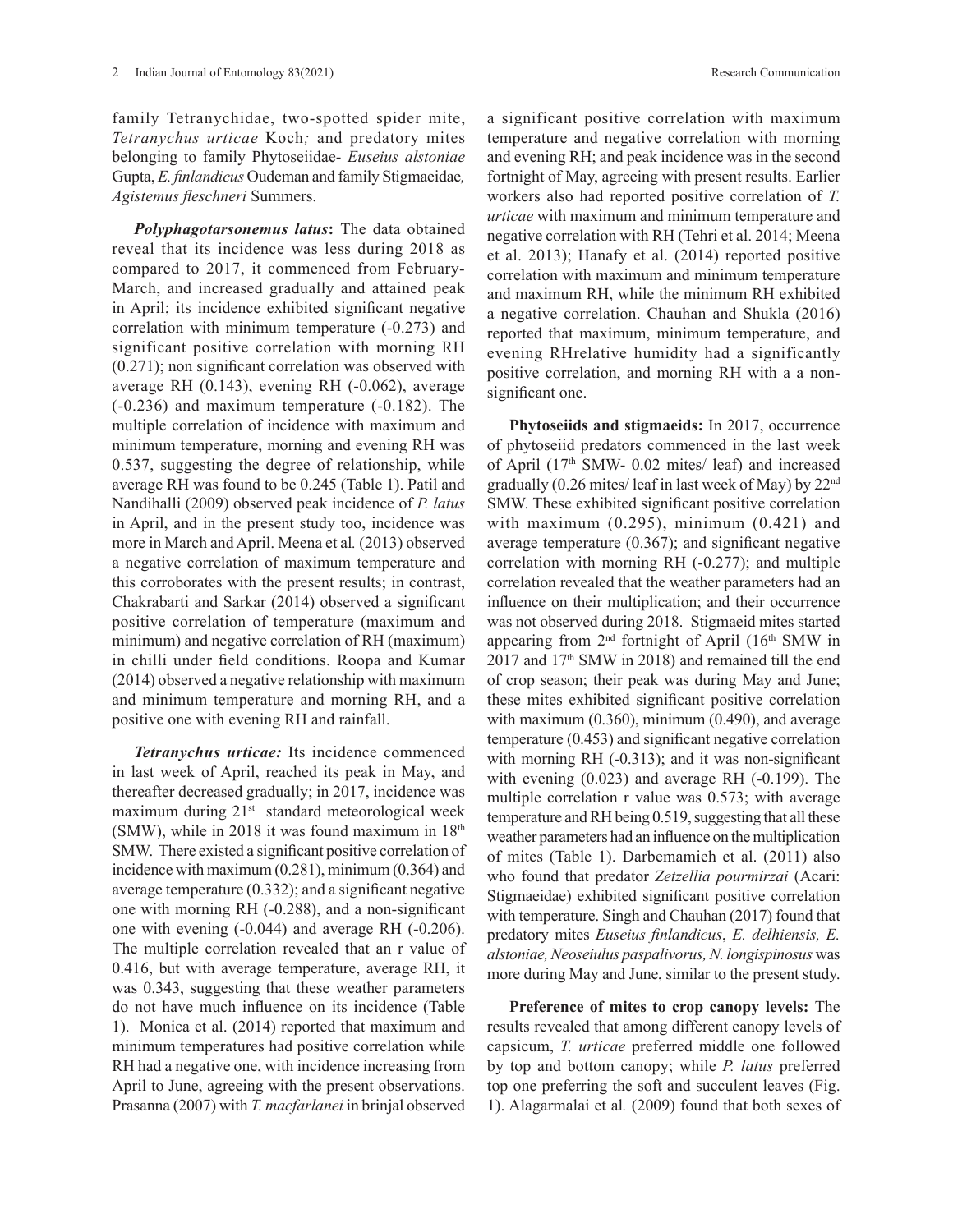## **ACKNOWLEDGEMENTS**

yellow mite preferred young cucumber leaves; Girish et al*.* (2014) observed these more abundantly on leaves in the top canopy of the chilli plant; while Mann et al*.*  (1920) observed these more damaging on top leaves of potato. Prasanna (2007) observed that middle canopy harboured maximum *T. macfarlanei* density in brinjal.

The authors thank the Professor and Head, Department of Entomology, Punjab Agricultural University, Ludhiana and Indian Council for Agricultural Research, New Delhi for the financial support. First author thanks the Bayer Crop Science for providing

> this row can be removed?

|  |  |  | Table 1. Population dynamics of mites on capsicum under nethouse conditions |  |
|--|--|--|-----------------------------------------------------------------------------|--|
|  |  |  |                                                                             |  |
|  |  |  |                                                                             |  |
|  |  |  |                                                                             |  |

| <b>SMW</b>                                                                             |                                                                                                                             | 2017                                                                               |                               |                     | $\frac{2018}{ }$ |                  |                        |                |  |
|----------------------------------------------------------------------------------------|-----------------------------------------------------------------------------------------------------------------------------|------------------------------------------------------------------------------------|-------------------------------|---------------------|------------------|------------------|------------------------|----------------|--|
|                                                                                        | No. of mites/leaf                                                                                                           |                                                                                    |                               |                     | No.of mites/leaf |                  |                        |                |  |
|                                                                                        | Tarsonemidae                                                                                                                | Tetra-                                                                             | Phyto-                        | Stigmaeidae         | Tarsonemidae     | Tetra-           | Phyto-                 | Stigmaeidae    |  |
|                                                                                        |                                                                                                                             | nychidae                                                                           | seiidae                       |                     |                  | nychidae         | seiidae                |                |  |
| 7                                                                                      | 2.81                                                                                                                        | 0                                                                                  | $\theta$                      | $\boldsymbol{0}$    | $\overline{0}$   | $\boldsymbol{0}$ | $\boldsymbol{0}$       | $\overline{0}$ |  |
| $\,$ $\,$                                                                              | 2.50                                                                                                                        | $\boldsymbol{0}$                                                                   | $\boldsymbol{0}$              | $\boldsymbol{0}$    | $0.00\,$         | 0.00             | $\boldsymbol{0}$       | 0.00           |  |
| 9                                                                                      | 2.41                                                                                                                        | $\boldsymbol{0}$                                                                   | $\theta$                      | $\theta$            | 0.00             | $0.00\,$         | $\theta$               | 0.00           |  |
| 10                                                                                     | 1.17                                                                                                                        | $\boldsymbol{0}$                                                                   | $\boldsymbol{0}$              | $\boldsymbol{0}$    | 0.00             | 0.00             | $\boldsymbol{0}$       | 0.00           |  |
| 11                                                                                     | 5.91                                                                                                                        | $\boldsymbol{0}$                                                                   | $\boldsymbol{0}$              | $\boldsymbol{0}$    | 0.00             | $0.00\,$         | $\boldsymbol{0}$       | 0.00           |  |
| 12                                                                                     | 11.17                                                                                                                       | $\boldsymbol{0}$                                                                   | $\boldsymbol{0}$              | $\boldsymbol{0}$    | 0.00             | 0.00             | $\boldsymbol{0}$       | 0.00           |  |
| 13                                                                                     | 8.00                                                                                                                        | $\boldsymbol{0}$                                                                   | $\boldsymbol{0}$              | $\boldsymbol{0}$    | 0.52             | 0.00             | $\boldsymbol{0}$       | 0.00           |  |
| 14                                                                                     | 7.50                                                                                                                        | $\boldsymbol{0}$                                                                   | $\boldsymbol{0}$              | $\boldsymbol{0}$    | 4.91             | 0.00             | $\boldsymbol{0}$       | 0.00           |  |
| 15                                                                                     | 1.74                                                                                                                        | $\boldsymbol{0}$                                                                   | $\boldsymbol{0}$              | $\theta$            | 4.09             | 0.00             | $\boldsymbol{0}$       | 0.00           |  |
| 16                                                                                     | 2.17                                                                                                                        | $\boldsymbol{0}$                                                                   | $\boldsymbol{0}$              | 0.33                | 1.69             | 0.00             | $\boldsymbol{0}$       | 0.00           |  |
| 17                                                                                     | 4.13                                                                                                                        | $\boldsymbol{0}$                                                                   | 0.02                          | 0.06                | 0.00             | 0.04             | $\boldsymbol{0}$       | 0.02           |  |
| 18                                                                                     | 1.70                                                                                                                        | $\boldsymbol{0}$                                                                   | 0.07                          | 0.04                | 0.39             | 0.35             | $\boldsymbol{0}$       | 0.41           |  |
| 19                                                                                     | 1.69                                                                                                                        | $\boldsymbol{0}$                                                                   | 0.04                          | 0.04                | 0.00             | 0.28             | $\boldsymbol{0}$       | 0.24           |  |
| 20                                                                                     | 0.35                                                                                                                        | 0.69                                                                               | 0.20                          | 0.22                | 0.39             | $0.00\,$         | $\boldsymbol{0}$       | 0.04           |  |
| 21                                                                                     | 0.48                                                                                                                        | 3.04                                                                               | 0.15                          | 0.28                | 0.00             | 0.15             | $\boldsymbol{0}$       | 0.09           |  |
| 22                                                                                     | 0.74                                                                                                                        | 1.94                                                                               | 0.26                          | 0.59                | 0.00             | 0.00             | $\boldsymbol{0}$       | 0.02           |  |
| 23                                                                                     | 0.07                                                                                                                        | 0.94                                                                               | 0.09                          | 0.72                | 0.00             | 0.00             | $\boldsymbol{0}$       | 0.00           |  |
| 24                                                                                     | $\boldsymbol{0}$                                                                                                            | 0.54                                                                               | 0.04                          | 1.11                | 0.00             | 0.00             | $\boldsymbol{0}$       | 0.00           |  |
| 25                                                                                     | $\boldsymbol{0}$                                                                                                            | 0.04                                                                               | 0.17                          | 0.70                | 0.00             | 0.00             | $\theta$               | 0.00           |  |
|                                                                                        | Correlation coefficients - incidence vs. weather parameters (2017 and 2018, pooled)                                         |                                                                                    |                               |                     |                  |                  |                        |                |  |
|                                                                                        | Weather parameters                                                                                                          |                                                                                    | Tarsonemidae<br>Tetranychidae |                     | Phytoseiidae     |                  | Stigmaeidae            |                |  |
|                                                                                        | Max. Temp. $(^0C)$                                                                                                          |                                                                                    | $-0.182$<br>$0.281*$          |                     | $0.295*$         |                  | $0.360*$               |                |  |
|                                                                                        | Min. Temp. $(^{0}C)$                                                                                                        |                                                                                    | $-0.273*$                     | $0.364*$            | $0.421**$        |                  | $0.490**$              |                |  |
|                                                                                        | Avg. Temp. $(^{0}C)$                                                                                                        |                                                                                    | $-0.236$                      | $0.332*$            |                  | $0.367*$         |                        |                |  |
|                                                                                        | Morning RH (%)                                                                                                              |                                                                                    | $0.271*$                      | $-0.288*$           |                  | $-0.277*$        | $0.453**$<br>$-0.313*$ |                |  |
|                                                                                        | Evening RH (%)                                                                                                              |                                                                                    | $-0.062$                      | $-0.044$            |                  | 0.015            | 0.023                  |                |  |
|                                                                                        |                                                                                                                             |                                                                                    |                               |                     |                  |                  | $-0.199$               |                |  |
|                                                                                        | 0.143<br>$-0.206$<br>$-0.170$<br>Avg. RH (%)<br>Regression analyses- incidence of mites vs. weather parameters (2017, 2018) |                                                                                    |                               |                     |                  |                  |                        |                |  |
|                                                                                        |                                                                                                                             |                                                                                    |                               | Regression equation |                  |                  |                        |                |  |
|                                                                                        | Mite                                                                                                                        |                                                                                    | $\overline{\mathbb{R}^2}$     | Multiple            |                  |                  |                        |                |  |
|                                                                                        |                                                                                                                             |                                                                                    |                               | 2017                |                  |                  |                        | correlation    |  |
|                                                                                        | Tarsonemidae                                                                                                                | Y=-3.38-0.140 (Max T)+ 0.243 (Min T)+0.192 (MRH)-0.240 (ERH)                       | $0.288*$                      | $0.537*$            |                  |                  |                        |                |  |
|                                                                                        | Tetranychidae                                                                                                               | Y=0.482-0.013 (Max T)+ 0.028 (Min T)-0.015 (MRH)+ 0.017 (ERH)                      | 0.173                         | 0.416               |                  |                  |                        |                |  |
| Phytoseiidae                                                                           |                                                                                                                             | Y=0.022-0.003 (Max T)+0.006 (Min T)-0.001 (MRH)+ 0.002 (ERH)                       | $0.246*$                      | 0.496*              |                  |                  |                        |                |  |
| Y=-0.536+0.007 (Max T)+ 0.014 (Min T)- 0.005 (MRH)+ 0.013 (ERH)<br>Stigmaeidae<br>2018 |                                                                                                                             |                                                                                    |                               |                     |                  |                  | $0.328**$              | $0.573**$      |  |
| Mite                                                                                   |                                                                                                                             | Regression equation                                                                | $R^2$                         | Multiple            |                  |                  |                        |                |  |
|                                                                                        |                                                                                                                             |                                                                                    |                               |                     |                  |                  |                        | correlation    |  |
|                                                                                        | Tarsonemidae                                                                                                                | Y=6.817-0.137 (Avg T)-0.022 (Avg RH)                                               | 0.060                         | 0.245               |                  |                  |                        |                |  |
|                                                                                        | Tetranychidae                                                                                                               |                                                                                    | 0.118                         | 0.343               |                  |                  |                        |                |  |
| Phytoseiidae                                                                           |                                                                                                                             | Y=-1.349+ 0.043 (Avg T)+ 0.007 (Avg RH)<br>Y=-0.226+ 0.006 (Avg T)+ 0.001 (Avg RH) |                               |                     |                  |                  |                        | $0.413*$       |  |
| Stigmaeidae                                                                            |                                                                                                                             | $Y = -1.207 + 0.032$ (Avg T) + 0.008 (Avg RH)                                      |                               |                     |                  |                  |                        | $0.519**$      |  |
|                                                                                        |                                                                                                                             |                                                                                    | $0.269**$                     |                     |                  |                  |                        |                |  |

\*\* Significant at p=0.01; \* Significant at p=0.05**)**